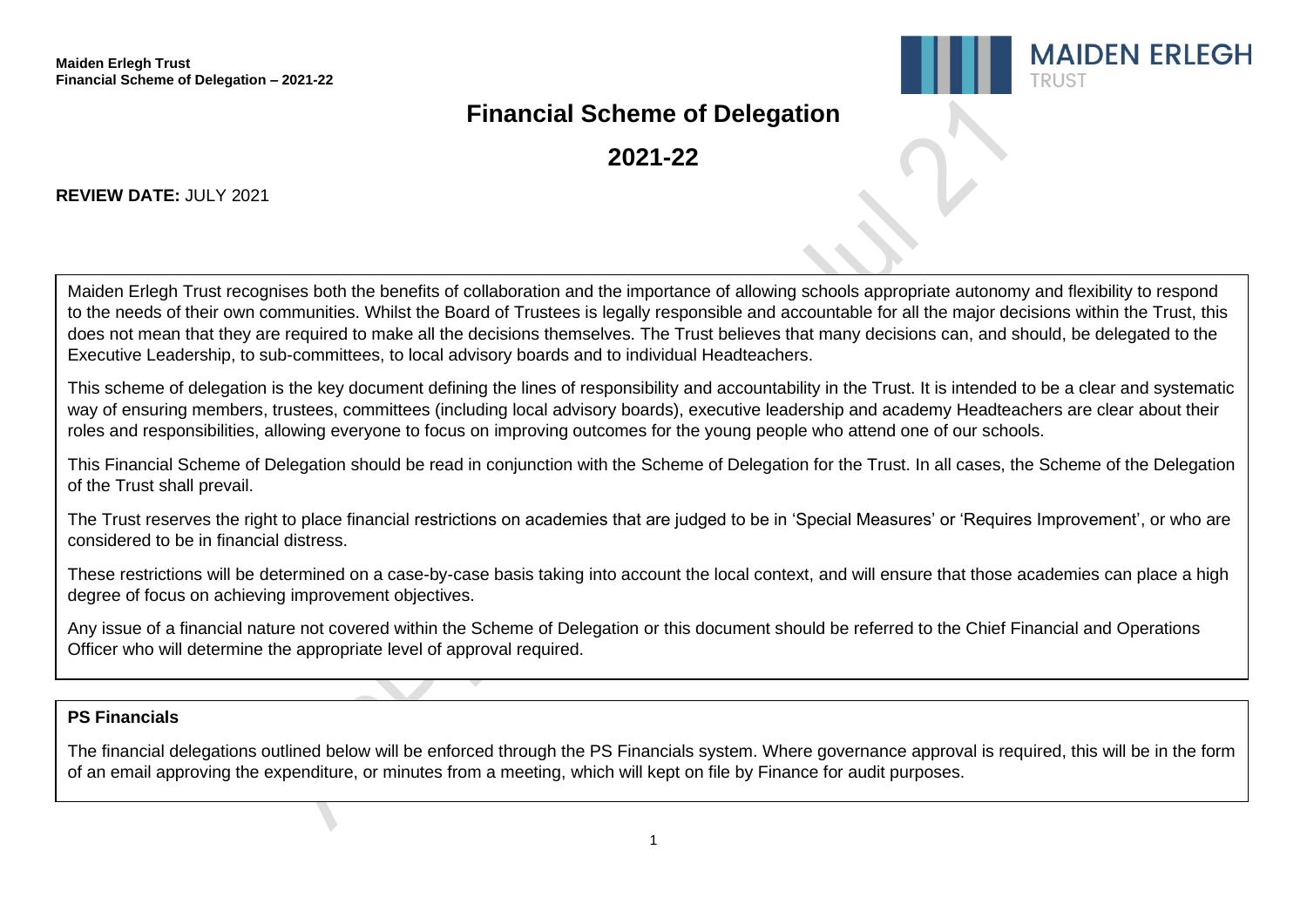#### **Maiden Erlegh Trust Financial Scheme of Delegation – 2021-22**

 $\overline{\phantom{0}}$ 



| <b>Task</b>                                                                                       | <b>Members</b> | <b>Trust</b><br><b>Board</b> | <b>CEO or</b><br><b>CFOO</b><br>£25k+ | <b>Trust</b><br><b>Functional</b><br>Lead<br>>E25k | Finance &<br><b>Operations</b> | Local<br><b>Advisory</b><br><b>Board</b> | HT.<br>>E25k | <b>Business</b><br><b>Manager</b> | <b>Budget</b><br><b>Holder</b><br>>£1k |
|---------------------------------------------------------------------------------------------------|----------------|------------------------------|---------------------------------------|----------------------------------------------------|--------------------------------|------------------------------------------|--------------|-----------------------------------|----------------------------------------|
| <b>Revenue Budget - Non-Staffing Expenditure</b>                                                  |                |                              |                                       |                                                    |                                |                                          |              |                                   |                                        |
| Expenditure or contracts up to £1,000                                                             |                |                              |                                       |                                                    |                                |                                          |              |                                   | X                                      |
| Expenditure or contracts from £1,001 - £25,000                                                    |                |                              |                                       | $\boldsymbol{\mathsf{x}}$                          |                                |                                          | $\mathsf{x}$ |                                   | <---                                   |
| Expenditure or contracts from £25,001 - £100,000                                                  |                |                              | $\boldsymbol{\mathsf{x}}$             |                                                    |                                | <---                                     | <---         |                                   | <---                                   |
| Expenditure or contracts from £100,001 - £150,000                                                 |                |                              | $\boldsymbol{\mathsf{X}}$             | $\leftarrow$                                       | <b>Minuted</b>                 | <---                                     | <---         |                                   | <---                                   |
| Expenditure or contracts from £150,001 - unlimited                                                |                | <b>Minuted</b>               | $\boldsymbol{\mathsf{X}}$             | $\leftarrow$                                       | $\leftarrow$                   | <---                                     | <---         |                                   | <---                                   |
|                                                                                                   |                |                              |                                       |                                                    |                                |                                          |              |                                   |                                        |
| <b>SCA / Devolved Formula Capital</b>                                                             |                |                              |                                       |                                                    |                                |                                          |              |                                   |                                        |
| Expenditure within DFC budget (subject to limits above)                                           |                |                              | $\mathbf{x}$                          |                                                    |                                |                                          | X            |                                   | X                                      |
| Expenditure within SCA budget (subject to limits above)                                           |                |                              | $\boldsymbol{\mathsf{x}}$             | $\mathbf{x}$                                       |                                |                                          |              |                                   |                                        |
| <b>Capital Contingency</b>                                                                        |                |                              | $\boldsymbol{\mathsf{X}}$             |                                                    |                                |                                          |              |                                   |                                        |
|                                                                                                   |                |                              |                                       |                                                    |                                |                                          |              |                                   |                                        |
| <b>Conversion of Revenue to Capital</b>                                                           |                |                              |                                       |                                                    |                                |                                          |              |                                   |                                        |
| Conversion of Revenue to Capital                                                                  |                | <b>Minuted</b>               | $\boldsymbol{\mathsf{X}}$             |                                                    |                                |                                          |              |                                   |                                        |
|                                                                                                   |                |                              |                                       |                                                    |                                |                                          |              |                                   |                                        |
| <b>Non-Contractual Payments to Staff</b>                                                          |                |                              |                                       |                                                    |                                |                                          |              |                                   |                                        |
| Contractual Commitments (TLR 3/Honoraria) up to £2,000<br>per annum                               |                |                              |                                       |                                                    |                                |                                          | X            |                                   |                                        |
| Contractual Commitments (TLR 3/Honoraria) over £2,000<br>per annum                                |                |                              | $\boldsymbol{\mathsf{x}}$             |                                                    |                                |                                          |              |                                   |                                        |
| One-off Bonus Payments to Staff - any value                                                       |                | <b>Minuted</b>               | $\boldsymbol{\mathsf{X}}$             |                                                    |                                |                                          |              |                                   |                                        |
| Severance Payments (up to ESFA prescribed limits as per<br>ATH)                                   |                |                              | X                                     |                                                    |                                |                                          |              |                                   |                                        |
| Severance Payments (with pre-approval from ESFA as per<br>ATH)                                    |                | <b>Minuted</b>               | $\boldsymbol{\mathsf{x}}$             |                                                    |                                |                                          |              |                                   |                                        |
| <b>Operating Leases</b>                                                                           |                |                              |                                       |                                                    |                                |                                          |              |                                   |                                        |
| All Operating Leases - CFOO approval                                                              |                |                              | $\boldsymbol{\mathsf{X}}$             |                                                    |                                |                                          |              |                                   |                                        |
|                                                                                                   |                |                              |                                       |                                                    |                                |                                          |              |                                   |                                        |
| <b>Disposals and Write Offs</b>                                                                   |                |                              |                                       |                                                    |                                |                                          |              |                                   |                                        |
| Disposal of Assets and Bad Debt Write-Off up to £5,000                                            |                |                              |                                       |                                                    |                                | <b>Minuted</b>                           | X            |                                   |                                        |
| Disposal of Assets and Bad Debt Write-Off over £5,000<br>(with pre-approval from ESFA as per ATH) |                | <b>Minuted</b>               | $\boldsymbol{\mathsf{x}}$             |                                                    |                                |                                          |              |                                   |                                        |